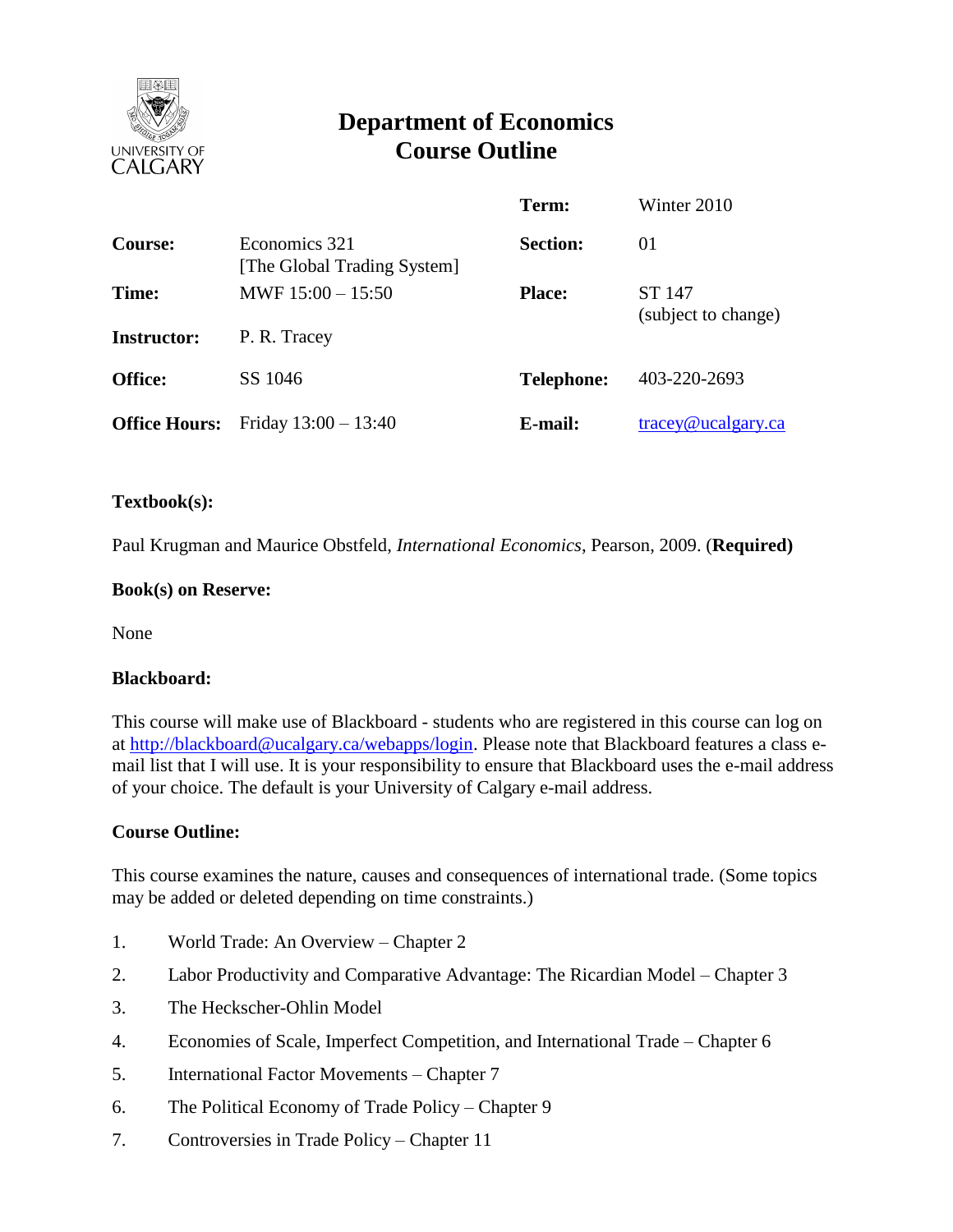8. Exchange Rates and Open-Economy Macroeconomics – Chapters 12, 13, and 14

A follow-up course, Economics 425 (International Trade II), provides students with a more detailed explanation of trade flows and goes on to consider issues such as: strategic trade policy in the presence of imperfect competition; trade, growth and technological change; trade-related aspects of intellectual property; and trade, trade policy and the environment. Normally, Economics 321, is a prerequisite for Economics 425 and Economics 357 (Intermediate Microeconomics II) is a co-requisite.

# **Grade Determination and Final Examination Details:**

| Midterm                  | 30% Wednesday, February 24, 2010                           |
|--------------------------|------------------------------------------------------------|
| Assignment               | 20% Wednesday, March 17, 2010 (Late assignment will not be |
|                          | accepted.)                                                 |
| <b>Final Examination</b> | 50% Scheduled by Registrar $-2$ Hours                      |

The midterm exam will be held in class on the date indicated. The time and location of the final exam, which will be two hours in length, will be scheduled by the Registrar's Office. Exam questions may consist of multiple choice questions. The use of a non-programmable calculator during exams is permitted. The use of graphing calculators, computers, and cell phones is not permitted.

The midterm exam, assignment, and the final exam are marked on a numerical basis. The grades are then added using the weights indicated above. As a guide to determining standing, these letter grade equivalences will generally apply:

| $A+ 97-100$   | B 79 - 83       |   | $C-$ 62 - 66 |
|---------------|-----------------|---|--------------|
| A 92 - 96     | B- 76-78        |   | $D+ 57 - 61$ |
| $A - 89 - 91$ | $C_{+}$ 73 - 75 | D | $50 - 56$    |
| $B+ 84 - 88$  | C $67 - 72$     |   | $F = 0-49$   |

# **Notes:**

- 1. Make-up midterm exams and deferred midterm exams will not be given. Deferred final examinations do not have to cover the same material or have the same format as the regular final examination.
- 2. Examinations will not be given prior to the scheduled date.

# 3. **Students will not be given extra time to complete tests and exams.**

4. Students should be aware of the academic regulations outlined in The University of Calgary Calendar.